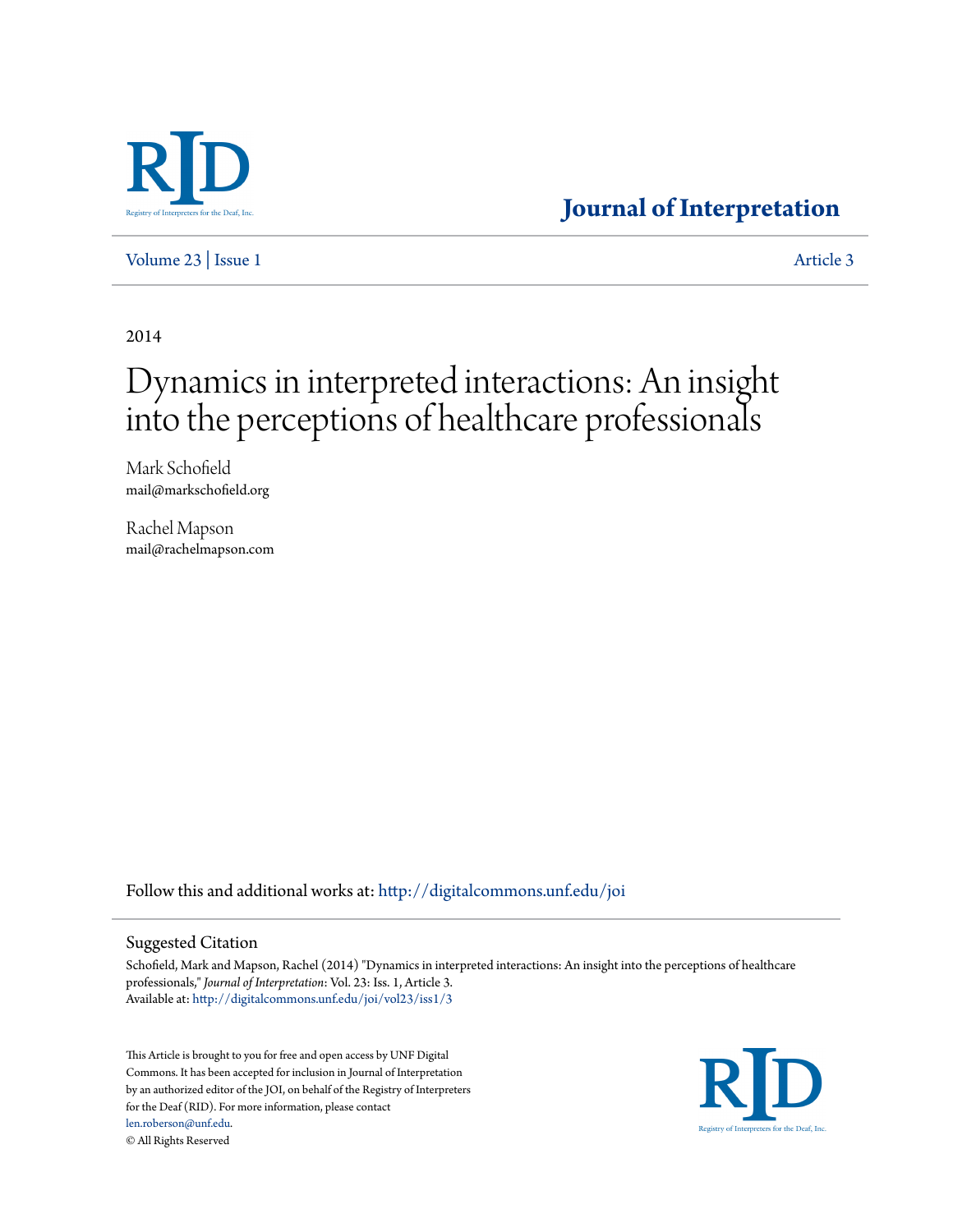# Dynamics in interpreted interactions: An insight into the perceptions of healthcare professionals

# **Cover Page Footnote**

Author Note This article has been adapted from a presentation given at the 2012 conference of the Association of Sign Language Interpreters held at Bristol, England. The authors would like to thank Sharon Cox and Michelle Barnes for their assistance with the participant interviewing, and would also like to extend thanks to the many busy professionals who generously gave their time to complete the questionnaire and to meet us for interview; this article would not have been possible without their significant contributions. We would also like to thank Dr Rachel Sutton-Spence and two anonymous reviewers for their feedback on an earlier version of this article. Correspondence concerning this article should be addressed to Rachel Mapson E-mail: mail@rachelmapson.com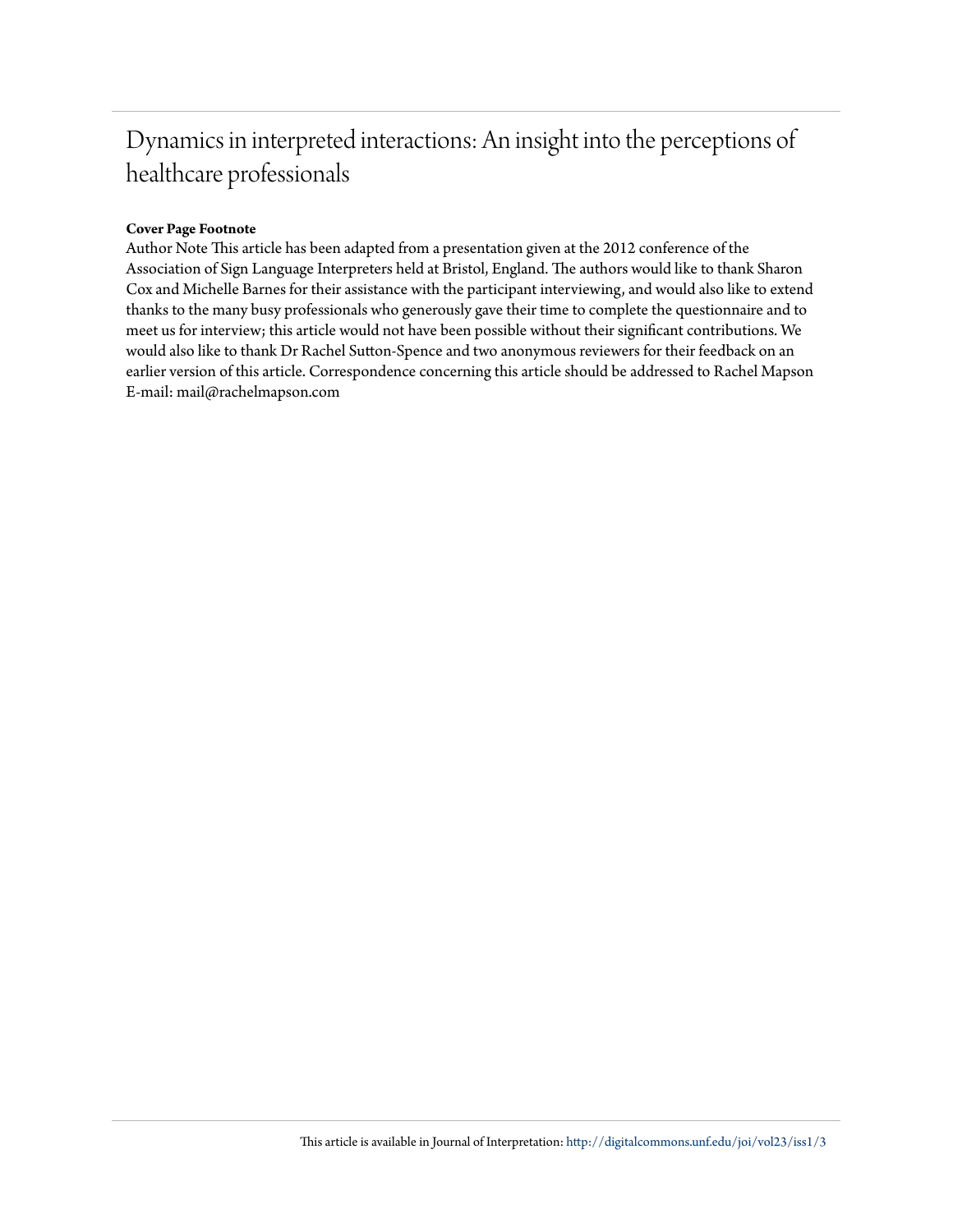This study examines healthcare professionals' perceptions of interpreted interactions and how interactional dynamics can be affected by the presence and actions of an interpreter. Discussion of the qualitative data generated in this study with two theoretical models that provide a useful means of exploring the effectiveness of interpreter actions. The synthesis of personal and social expectations and contextual factors within the concepts of social networks (Watts, 2003) and rapport management (Spencer-Oatey, 2008) usefully mirror the complexity of interpersonal and contextual elements within interpreted interactions. These theories relate to qualitative data generated through interviews with a range of healthcare practitioners, including those practicing in primary healthcare and specialist hospital settings. These data provide insight into the consequences of interpreter behaviors and the impact that use of different interpreting strategies may have on healthcare professionals. Discussion of the data covers a range of issues relating to interactional dynamics in this specialized domain with particular focus on the perceived value of interpreter continuity, how dynamics alter in interpreted interactions, the impact of specific interpreting strategies such as consecutive/simultaneous mode, and the use of first or third person when interpreting from signed language into spoken language.

#### **Background to the Research**

Research on community interpreting has illustrated how the maintenance of relationships is a central element of interpreters' work (Sandrelli, 2001; Wadensjö, 1993). This research exemplifies how interpreting involves more than just language transfer, and highlights the necessity for interpreters to develop "dialogue management skills" for effective coordination of talk (Sandrelli, 2001, p.178). To do this effectively, interpreters need to maximize their knowledge of what participants want from an interaction. For healthcare interactions, signed language interpreters may derive information on the experiences and expectations of Deaf patients through a number of avenues. General information is available through research on Deaf consumers (Metzger, 1999) and the content of Deaf-led television programs on the subject. Some interpreters benefit from work environments where Deaf colleagues can share their experiences and expectations of interpreted interactions. In addition, specific information regarding individual patients typically can be obtained prior to healthcare appointments during waiting room conversation.

Contrastingly, knowledge about the expectations or perceptions of the healthcare professionals is more difficult to obtain, though the perceptions of the practitioners and their clients may differ significantly. Mason and Stewart (2001) state "the nature of the triad formed by both interlocutors and the interpreter is perceived differently by those involved" (p. 55). However, interpreters rarely benefit from meeting with healthcare professionals prior to a patient's appointment. Similarly, there is little more generalized knowledge about the professionals' expectations that is made available to interpreters. Though healthcare has been the focus of several influential studies on interpreting (Angelelli, 2004; Hsieh, 2007; Metzger, 1999; Swabey & Malcolm, 2012), this research has not incorporated focus on the perspective of the healthcare professionals.

 Mesa (1997) and Pöchhacker (2000) examined clinicians' views about different interpreter roles in quantitative studies of healthcare professionals. These studies highlight some discrepancies between the expectations of the service users and the interpreters, though in both studies, the majority of clinicians concurred with the interpreters' view that cultural explanation was a valuable aspect of their work. Hsieh, Ju, and Kong (2010) conducted further research on the views of clinicians in their qualitative exploration of provider/interpreter trust. They identified four aspects of the provider/interpreter relationship as "interpreter competence, shared goals, professional boundaries and established patterns of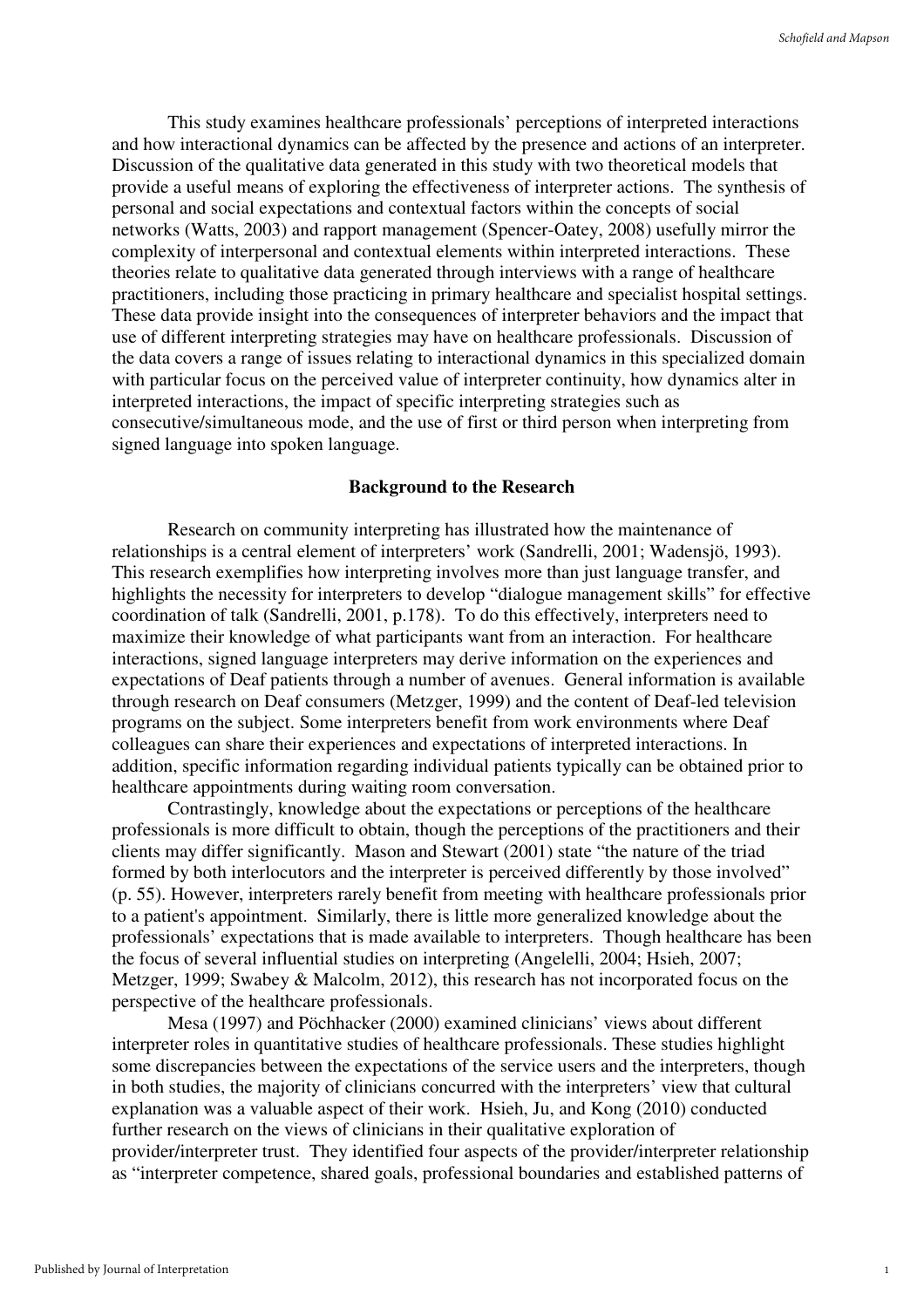collaboration" (p. 170). This last point reinforces the benefits of interpreter continuity, with healthcare providers expressing that using a regular interpreter enhanced level of trust, enabled them to reflect more on their own language use and facilitated both interpreting accuracy and more comfortable interactional dynamics. Continuity has also been a focus within wider healthcare research. In Buetow's (2004) discussion of provider continuit*y,* he suggests that, to maximize the benefits of healthcare provision, the concept of continuity should be extended from a current clinician-focused model to incorporate all those involved in a patient's care, including interpreters. This study identifies themes similar to those discussed by Hsieh et al. and contributes to a growing evidence base on how interpreters' work in clinical settings is perceived by healthcare professionals.

#### **Rapport management and social networks**

Interactions involve language and behavior, and the inter-related nature of these elements is encapsulated in the concepts of social networks (Watts, 2003) and rapport management (Spencer-Oatey, 2008). Though unrelated to interpreting studies, these models provide a useful framework for exploring the dynamics of interpreted interaction. Spencer-Oatey's (2008) rapport management theory combines personal and social expectations with contextual factors to facilitate understanding of how relationships are developed and maintained. She describes how the concept of rapport management has three main components: the goals of the interaction, the rights and obligations relevant to the context and, consideration of people's self-image. There is a strong resonance here with interpreters' involvement in maintaining interactional dynamics (Wadensjö, 1993), a process that involves not only sustaining the relationship between the primary participants but also the interpreter's own relationship with each of those participants. Spencer-Oatey's model highlights how rapport is managed not only through use of language but also through actions and behavior. Rapport is particularly relevant in interpreted healthcare appointments where a collaborative style of communication can be anticipated, and where development of rapport forms an important element of the process (Rudvin & Tomassini, 2011). Focusing on verbal and nonverbal issues is also highly relevant in this environment where the face-to-face nature of participant interaction influences interpreters' linguistic and non-linguistic choices (Alexieva, 2000).

One interesting aspect of rapport-management theory is that of rapport orientation (Spencer-Oatey, 2008), which relates to individuals' attitudes towards an interaction. Participants may seek to enhance rapport, maintain rapport or, in contrast, be neglectful of rapport or actively seek to challenge it. Spencer-Oatey (2008) suggests that interactions will proceed more smoothly if all participants share the same orientation type. For interpreters, difficulties may be more likely to arise when participants have contrasting rapport orientations. However, as a ratified participant within the interpreted interaction (Roy, 1993: Wadensjö, 1993), the interpreter's own rapport orientation also will be influential in the development of rapport and interactional dynamics.

In his work on social networks, Watts (2003) describes two types of networks that can be related to interpreting practice. The first type, latent networks, relates to previous encounters between interactants. Watts describes how these latent networks result in equilibrium, with the implication of resolution, rather than equality, between participants. *Emergent networks* develop in every new interaction and build on latent networks where they exist, though the equilibrium achieved earlier may not necessarily be replicated. Watts relates these networks to interaction in its broadest sense rather than specifically to interpreter-mediated events. However, the involvement of an interpreter will create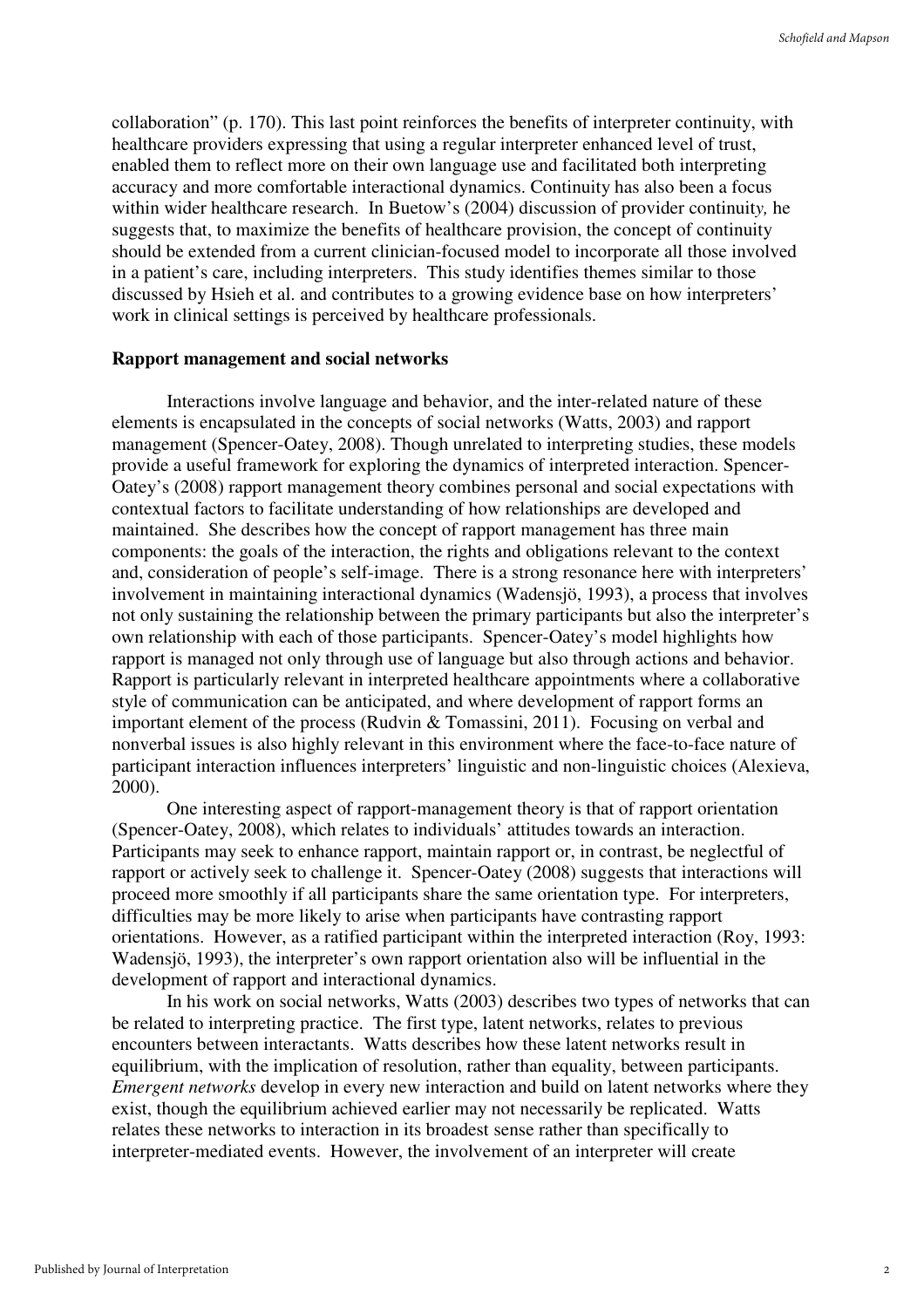additional complexity to social networks, and latent networks might exist between some or all the participants.

Aspects of emergent networks that resonate strongly with interpreting practice include those of power and subjectivity. Watts (2003) describes the exercise of power as a key issue in interactional dynamics. He describes how inappropriate use of power generates impoliteness or rudeness, which impacts on interactional dynamics and the way participants perceive one another. There is a strong connection between the use of power and the concept of rapport orientations (Spencer-Oatey, 2008), where impoliteness or rudeness would be associated with a rapport orientation that is ether neglectful or challenging. However, Watts also emphasizes the individual nature of perceptions, thus reinforcing how all parties in the interpreting triad perceive the interaction differently (Mason & Stewart, 2001).

The two concepts of rapport management and social networks are used to frame the exploration of interactional dynamics in clinical settings in the present study. Using the perspective of healthcare professionals as a lens, we focus on the way power can be used and misused by interpreters, the contrasting nature of individual perceptions and, how interpreter continuity impacts on interactional dynamics.

### **Method**

#### **Data Collection and Participants**

The data were collected through a feedback exercise conducted by an interpreting agency from the Southeast of England in 2012. Feedback on agency services was perceived as an important means of quality assurance and was collected in a number of ways from Deaf and non-deaf consumers, through feedback cards, the agency's website, email, and by the work of the staff member responsible for British Sign Language (BSL) community liaison. Obtaining consumer feedback was a contractual obligation for some services provided by the agency; however, the feedback additionally contributed towards the monitoring of individual interpreter performance and informed their professional development activities. A high proportion of the agency's interpreting provision was in healthcare settings; therefore, obtaining the views of healthcare professionals was highly significant given the amount of work conducted in this domain. The feedback collected for this study primarily represents healthcare professionals' views on the three permanent staff interpreters employed by the agency. The aim was to explore these professionals' experiences of having an interpreter present and how the practice developed by the interpreters within the agency works for them. This new knowledge would enable a shift from practice based on assumptions to one based on sound evidence. Data were generated in two ways: via a questionnaire and semistructured interviews. All participants were provided with clear information about how the data were to be used, and informed consent was obtained in advance. The questionnaire was issued to 40 people, representing the range of healthcare professionals in contact with the agency interpreters, both in primary care and specialist hospital settings.

Following the questionnaire, semi-structured interviews were conducted with 12 participants who indicated they would be willing to participate in an interview. These interviews were conducted by the three members of the interpreting team, in pairs where possible, and were held at the convenience of the participants. In most cases, the interviews were conducted with individual healthcare practitioners, but on one occasion it was more convenient and appropriate for the participants to arrange a group discussion. The research team documented the interview data in the form of field notes.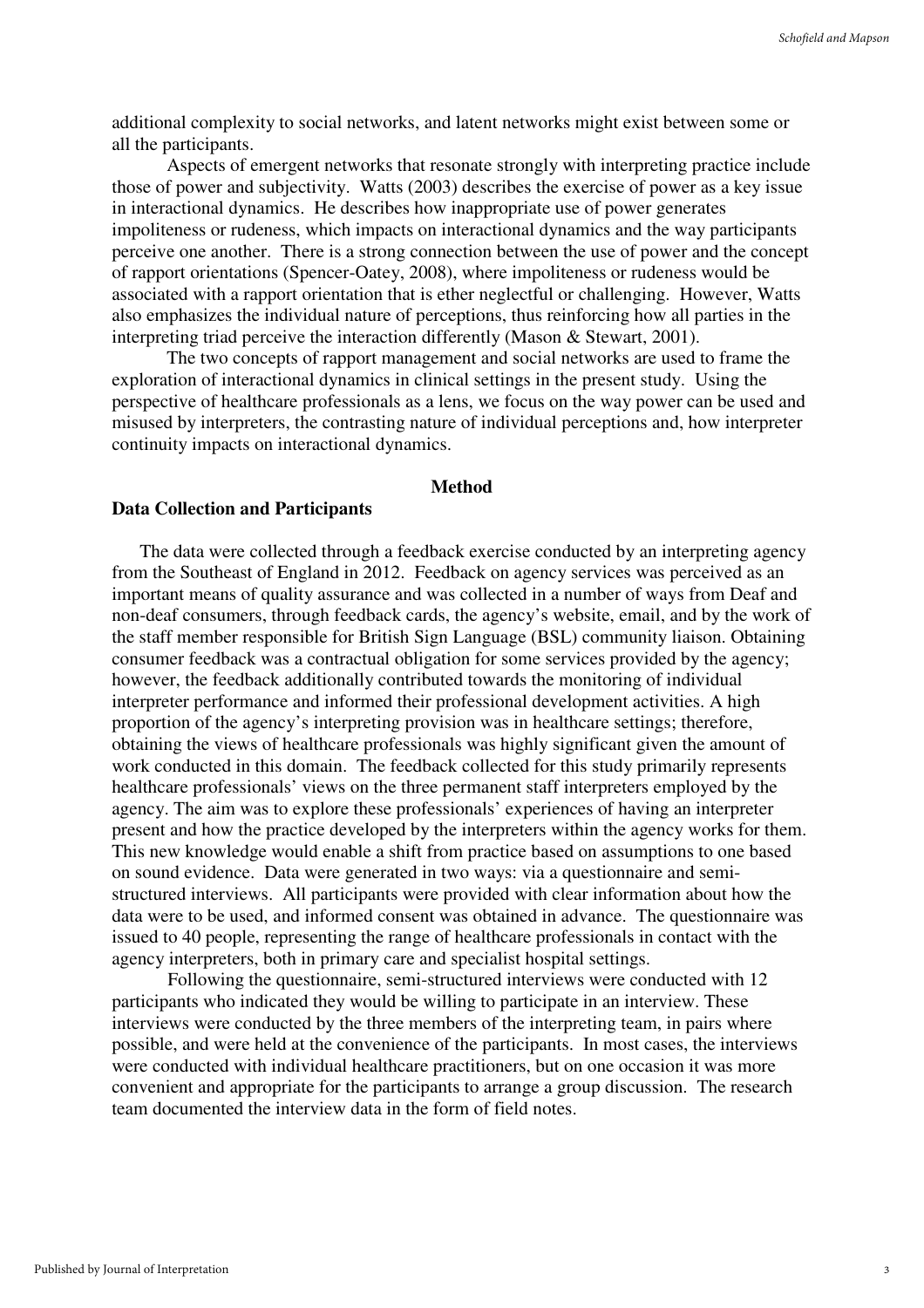#### **Instrument**

The questionnaire was developed to reflect areas of interest and importance to the agency. In recognition of the increasing pressures on healthcare practitioners, the questionnaire was designed to be as user-friendly and as quick-to-complete as possible. The questionnaire as comprised of a combination of multiple-choice questions and those requiring a self-generated written response. In addition to these questions, brief personal details of the respondent, including years of professional experience were collected. The four multiple-choice questions included space for additional comments. These questions related to average frequency of interpreter use, the unimportance or importance of interpreter continuity, confidentiality and the appropriateness of information sharing, and quality of interpreter provision. Four additional questions required a more-detailed response regarding their views on what the healthcare professionals liked about the service provided by the agency, any change they thought was required, how interpreted appointments compared with noninterpreted appointments and, an opportunity to add further comments. Respondents were asked if they would be willing to be interviewed to expand upon their written answers.

#### **Limitations of the Study**

The motivation underlying this study was to obtain feedback on the interpreting services of one agency and was not generated as part of an academic exercise, and this might have influenced the data. The participants were selected from the agency's client base, and from the respondents to the questionnaire, only self-selecting candidates were interviewed, potentially skewing results towards more positive responses. All the participants had experience of working with a particular subset of interpreters; therefore, responses reflect this experience rather than views about working with interpreters more generally. However, the particular pattern of interpreter provision experienced by these practitioners, with agency prioritization of interpreter continuity, allowed respondents to articulate their views about a facet of provision that might have been more difficult to obtain from those with less experience of such a model.

The qualitative data from this study were retrieved from field notes taken during the interviews rather than digital recordings. This means of data collection was designed to be accessible to all members of the research team, and to cause the least amount of intrusion or concern for the participants. By conducting the majority of the interviews in pairs, it was possible for the interviewers to compare their notes and co-validate their findings immediately post-interview to ensure accuracy of the data captured. Nevertheless, it is possible that certain comments and other nonverbal information were lost in this process.

The data from this study need to be interpreted with caution, particularly outside the UK, where healthcare systems differ from the National Health Service model or entail different commissioning structures for interpreting services. Likewise, healthcare practitioners with less experience with interpreter continuity may value this facet of provision differently. Nevertheless, the combination of quantitative and qualitative data, together with the wide range of healthcare practitioners who responded to the study, suggests that the high degree of commonality expressed in this study could potentially be shared by those working in similar healthcare systems elsewhere.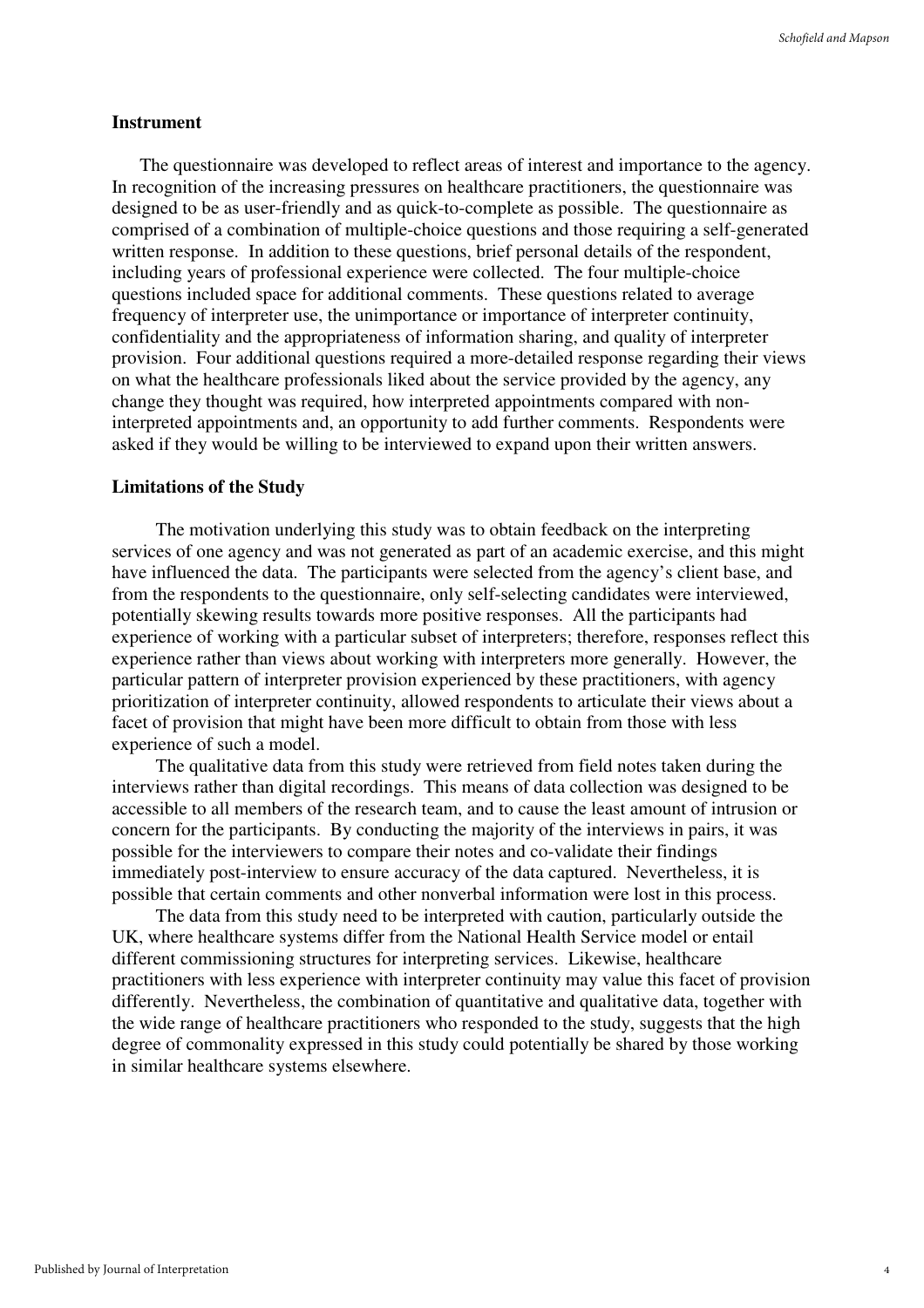# **Results**

# **Questionnaire Data**

While this discussion primarily focuses on the data generated within the interview dialogues, a summary of the questionnaire data provides valuable contextual information to the discussion about interactional dynamics. Of the 40 people who received a copy of the questionnaire, 31 responded. This 75% return rate is high for questionnaire-based research and may be indicative of the affordance of the long-term working relationships developed with these professionals over many years. Those who returned questionnaires were all involved in interpreted appointments at least quarterly and some as frequently as once every two weeks, as shown in Table 1. The respondents represented the diversity of the healthcare profession including general physicians, primary care practice nurses, specialist nurses, surgeons, audiologists, hearing therapists, dentists, and ophthalmologists. The respondents also represented all echelons of staff grading, from highly experienced consultants to newly qualified practitioners.

#### Table 1

|          | Frequency of Interpreter Use by Healthcare Professionals |                    |         |                                                                                            |           |  |
|----------|----------------------------------------------------------|--------------------|---------|--------------------------------------------------------------------------------------------|-----------|--|
|          | Weekly                                                   | Every two<br>weeks | Monthly | Bi-monthly                                                                                 | Quarterly |  |
| $N = 31$ |                                                          |                    |         |                                                                                            |           |  |
|          |                                                          |                    |         | Note Question referred to RSI (Fuglish interpreting services obtained within the last year |           |  |

*Note. Question referred to BSL/English interpreting services obtained within the last year.*

The data indicated that healthcare professionals preferred continuity of interpreter provision. All respondents confirmed some degree of preference for interpreter continuity, with four stating it was "essential" (see Table 2). The healthcare professionals expressed a positive attitude regarding interpreters sharing information with one another when continuity of provision was impossible, with three practitioners describing it as "essential." The responses suggest that clinicians view information-sharing as unproblematic, an opinion worthy of further exploration, though outside the scope of this article. Table 2

# *Responses to Questions Regarding Interpreter Continuity*

| Question                                                                                                                   | Not at | Where    | Yes | Essential |
|----------------------------------------------------------------------------------------------------------------------------|--------|----------|-----|-----------|
|                                                                                                                            | all    | possible |     |           |
| If the same interpreter cannot attend a repeat                                                                             |        | 15       |     |           |
| appointment, is it appropriate for them to pass                                                                            |        |          |     |           |
| relevant information (a verbal briefing) about a                                                                           |        |          |     |           |
| previous appointment to the attending interpreter?                                                                         |        |          |     |           |
| Is it beneficial to have the same interpreter attend                                                                       |        |          |     |           |
| repeat appointments with the same patient/s?                                                                               |        |          |     |           |
| $\mathbf{v}$ $\mathbf{v}$ $\mathbf{v}$ $\mathbf{v}$ $\mathbf{v}$ $\mathbf{v}$ $\mathbf{v}$ $\mathbf{v}$<br>$20.210 \pm 1.$ |        |          |     |           |

*Note. N varies from 30-31 for these questions.*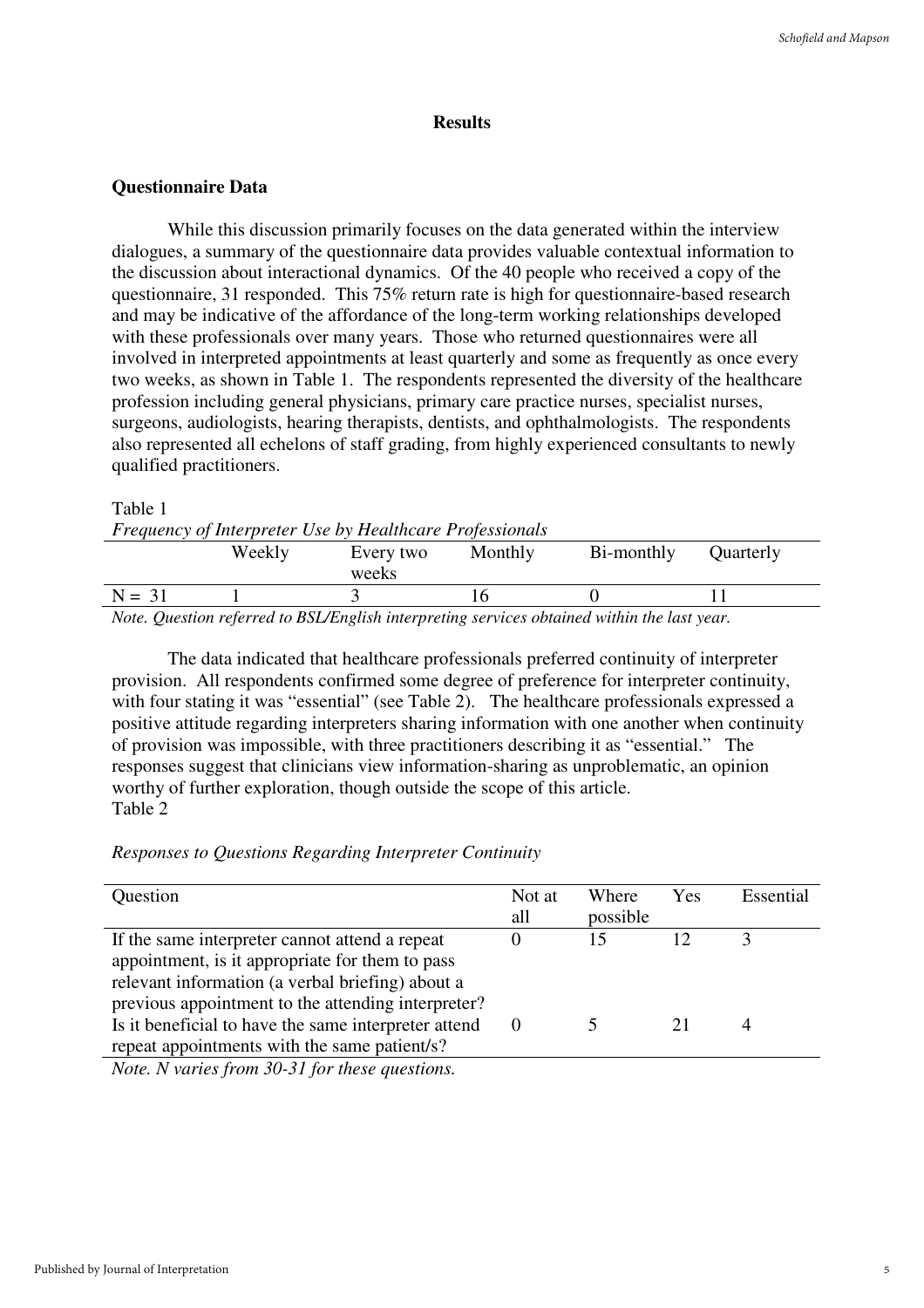#### **Interview data**

Twelve of the 32 respondents were interviewed face-to-face, giving them the opportunity to expand on their questionnaire responses and to explore specific areas of interest identified by the three interpreter-interviewers. Interview responses reinforced the strong preference for interpreter continuity for individual patient appointments. The respondents made reference to how this enhanced quality of care, facilitated the development of trust and rapport with the patient while also creating a shared understanding of professional practices between healthcare practitioner and interpreter.

The healthcare professionals were asked to consider the potential effect of interpreters spending time with patients in the waiting room prior to an appointment. The majority of respondents viewed this as positive and an opportunity to enhance rapport between the patient and the interpreter. They described how this might reduce patient anxiety, both in relation to the appointment and around communication difficulties. Discussion regarding participants' experience of interpreters using consecutive and simultaneous modes of interpreting included exploration of any effects of switching between the two modes during an appointment. The general preference was for simultaneous interpretation, although the need for accuracy and clarity in communication was described as paramount. Many of those interviewed made unprompted comparisons with their experience of working with spoken language interpreters. When asked to talk about their experience of interpreters using the first and third person when working into spoken English, this had either gone unnoticed or was considered necessary for the sake of clarity to provide an accurate interpretation.

More divergent views emerged from discussion of the coordinator role of the interpreter, particularly in reference to what healthcare professionals expected the interpreter to interpret from signed language to spoken English. While some practitioners expected to know everything that was signed by their patient, both prior to and during the appointment, others wanted only clinically-relevant material and expected the interpreter to use his or her own judgment to do this appropriately. Similarly, for inter-clinician exchanges, some expected that the interpreter would identify that these were not intended for the patient and, consequently, an interpretation would not be given.

#### **Discussion**

The qualitative data form the main focus of this discussion, structured around the distinction between latent and emergent networks (Watts, 2003). Initially the discussion focuses on the concept of latent networks before exploring how healthcare practitioners perceive interpreters' involvement in emergent networks.

#### **Influence of Latent Networks**

In the context of an interpreted interaction, the shared latent networks described by Watts (2003) imply continuity of interpreter provision. Interpreters will only be part of a shared latent network if they have interpreted for the same clinicians and patients before. Continuity of interpreter provision was a focus of the interview discussions and the following comment reflects the general views of the participants:

 The same interpreter provides a continuity of care; you are part of the patient's healthcare package. The familiarity and trust in you also confers trust on the doctor and the things they are saying…reduced anxiety and increased trust is really important for consultations and the same interpreter help both patient and doctor. (Consultant Ophthalmologist)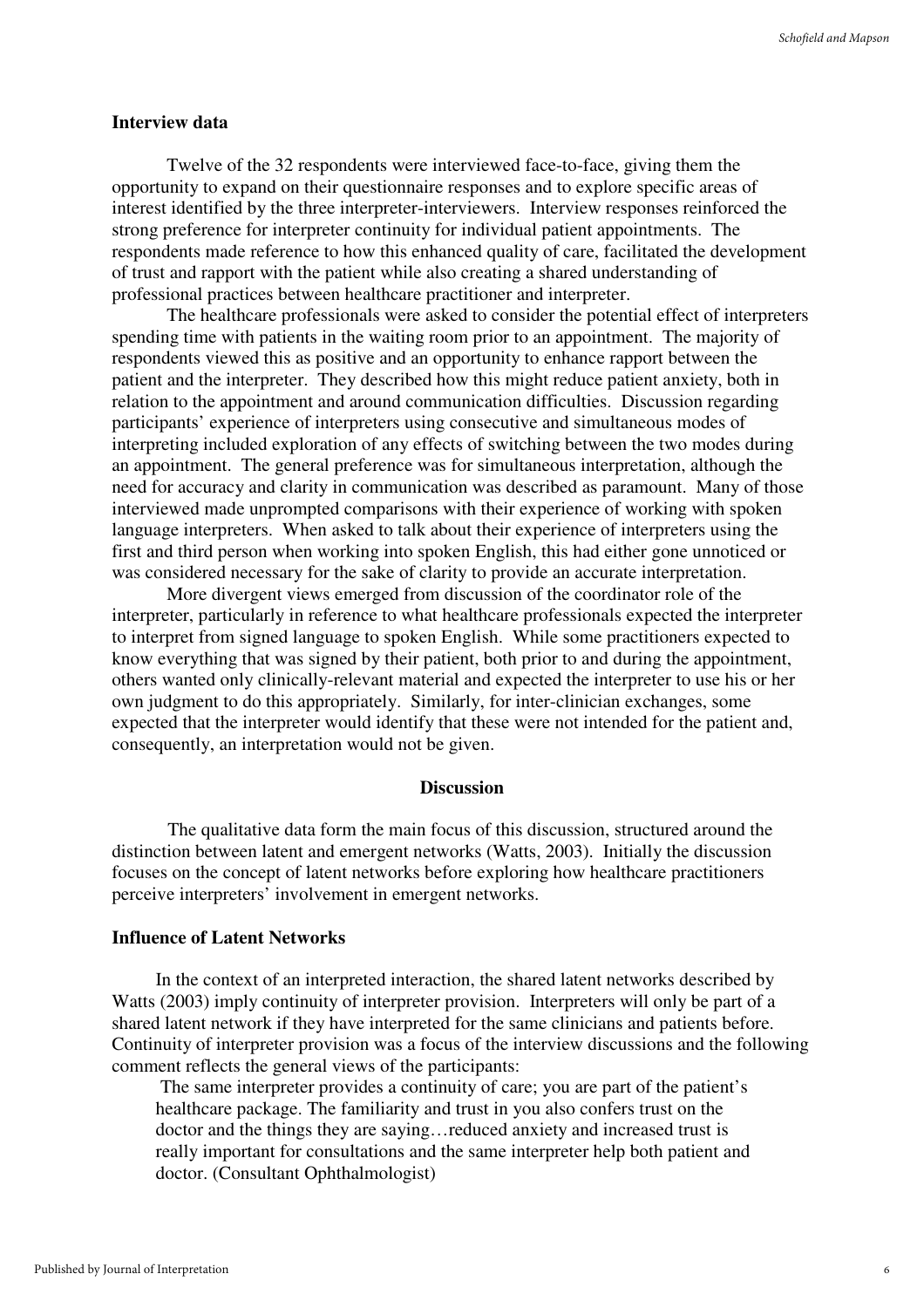Interpreter continuity is seen as having clear benefits to the medical professional and, as a result, for the Deaf patient. This consultant indicates that interpreters can be viewed as team members rather than invisible conduits. While research by Angelelli (2004) and Hsieh (2007) illustrates that interpreters view themselves as part of the healthcare package, the data here suggest healthcare professionals may also share this perception.

Interpreters may value being part of a latent network with the other participants. One of the benefits of this is the shared knowledge of what has happened in the past, which may help considerably with the process of language transfer as well as understanding the dynamics of the interaction. The data in the present study suggest that shared knowledge also benefits the practitioners

It is useful for the same interpreter to attend all appointments. This continuity makes it easier; the dynamics don't need to start afresh. The same interpreter would be familiar with my explanations of the patient's ailment or treatment, and would be familiar with technical words, how to translate them, and spellings of words. (Consultant Rheumatologist)

As this consultant described, one benefit of a latent network is that the dynamics and relationships have already been established. This development of rapport is something that will naturally be influenced by the rapport orientations of those involved (Spencer-Oatey, 2008). In interpreted interactions, development of positive rapport between Deaf and non-Deaf clients will be impossible unless positive rapport is shared by the interpreter. One participant relayed a positive remark relating to a scenario where an interpreter's involvement actively enhanced rapport between those involved.

I see the interpreter and patient (under 16) having a relationship (that is developed in the waiting room), a professional friendship; interpreters are part of the healthcare package, with clinician and interpreter working in partnership. Because of this familiarity and trust I sense the patient not wanting to disappoint the interpreter and it enhances compliance with treatment and success. (Consultant Ophthalmologist)

Interactions with this particular patient had somewhat transformed in the three years since interpreter provision commenced. Prior to that time, the patient exhibited a challenging rapport orientation and was described by the consultant as a "stroppy teenager," a reluctant attendee brought by his parents who helped with communication. After the interpreter's involvement, the patient transformed into an "animated and motivated individual." The clinician ascribes the change in the patient not wishing to disappoint the interpreter, thus enhancing compliance with treatment; however, the interpreter involved in these appointments has an alternative explanation.

I think the compliance and change in the patient's mood has come from the relationship he and the consultant have been able to develop since an interpreter has been included in these consultations. The consultant has all the interpersonal skills needed to engage with this young person. They just didn't share a language.

What is common to both perspectives is the suggestion that development of rapport takes time, thereby reinforcing the benefit of the latent networks afforded by interpreter continuity. Positive outcomes from the development of rapport between the interpreter and the Deaf patient were recognized by another consultant who appreciated that the better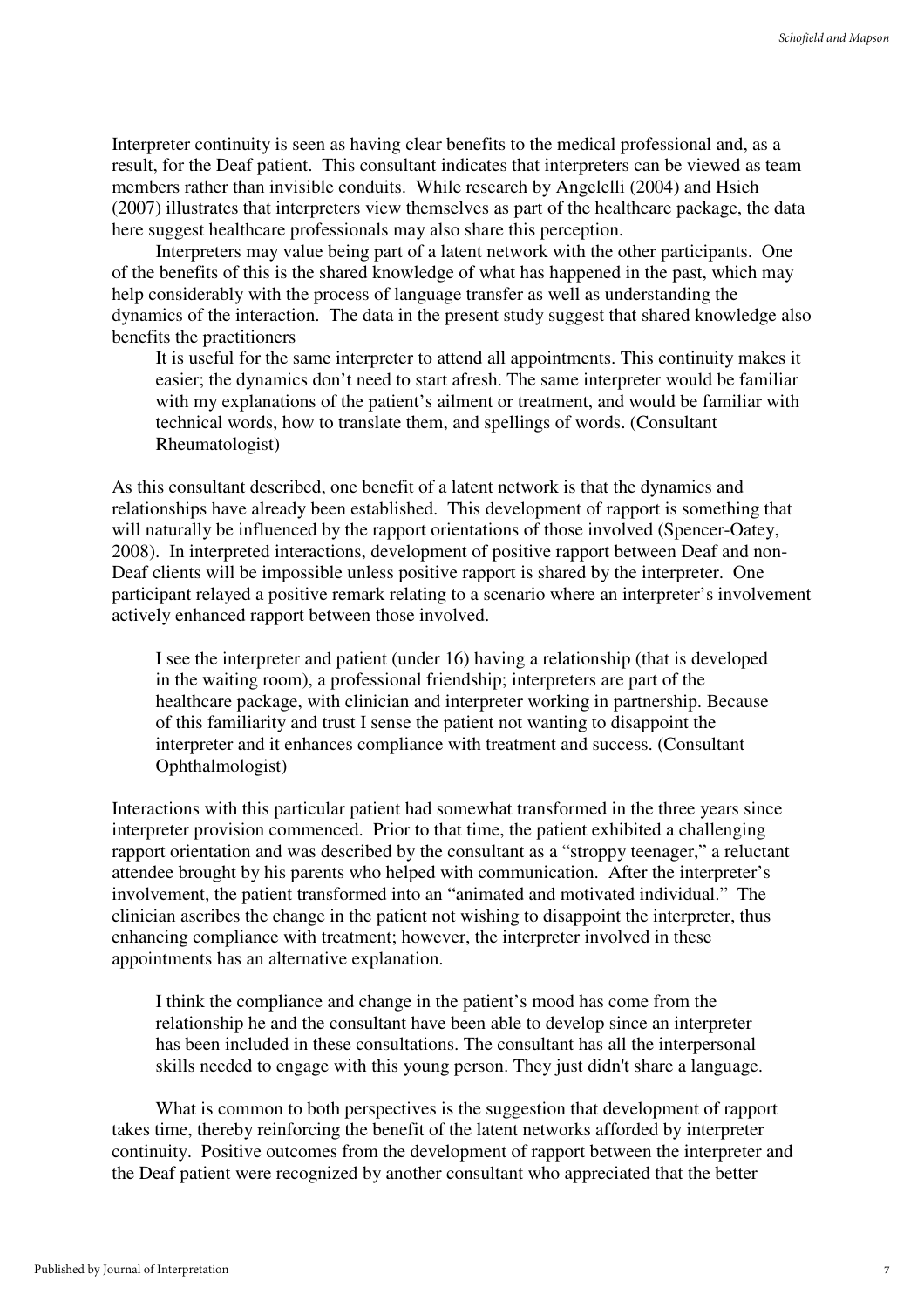interpreters know the patients, the better the interpretation is likely to be. This audiology consultant described a preference for dialogue with the interpreter following each appointment in order to check that all had gone well and to discuss issues of cultural sensitivity or what could be changed to improve future interactions. Where professionals value interpreter expertise, sharing the knowledge of Deaf community and culture is potentially invaluable. Involvement like this still could be considered as rapport management to facilitate future encounters. Rapport management is therefore not necessarily limited to happening within the interpreted interaction, but is something that may be done off-line before or after the appointment.

Not all interpreting assignments draw on latent networks involving all participants. In some situations partial latent networks may exist. For example, there may be a latent network shared only between the healthcare professional and the Deaf patient. Previous encounters may not have been interpreted or may have been facilitated by a different interpreter. Participants described how alternative interpreters "got the job done" but had a negative impact on interactional rapport. This provides further evidence that developing rapport needs time and suggests that when there is no interpreter continuity, the rapport aspect of the interaction is the one that may be forfeited. The following quotation exemplifies this, indicating how interpreters may negatively impact dynamics in ways that are perhaps not immediately apparent:

When another interpreter had to attend from your team, they were good but the teenage patient was not quite as lively… It could be different with an adult or different type of appointment and treatment, but for these six-monthly checks though, continuity is a significant factor for an emotive issue. (Consultant Ophthalmologist)

This comment suggests that some Deaf patients may be better able to cope with changes in interpreter provision than others. Particular consideration might be given to younger people, vulnerable adults, or anyone less experienced of interactions with different communication professionals, although Rudvin and Tomassini (2001) point out that all patients in healthcare settings can be considered vulnerable to some degree.

Another form of latent networks consists of the interpreter and the Deaf person, but not the healthcare professional, potentially a common situation when working in local Deaf communities. Several participants commented on the time interpreters spend chatting to patients in the waiting room. For most, this was unproblematic; some had not given much thought to the matter before. Participants noted that interpreters had a potentially calming presence there and a subsequent reduction in patients' anxiety about either the appointment or communication issues, once again facilitating the development of rapport. Other participants related the benefit of knowing that the interpreter and patient were both ready to be called. Punctuality may be crucial when clinics operate tight schedules; being late may negatively influence the dynamics of any subsequent interaction. The following quotation is indicative of remarks concerning waiting room chat:

It doesn't affect my view on your impartiality. It is necessary for the patient to spend this time with you in order for them to feel comfortable, and to make sure both patient and interpreter understand each other, and for the patient to gain trust. (Consultant Rheumatologist)

This professional appreciated that pre-appointment conversations were useful for building rapport between the interpreter and the Deaf patient, sentiments that were echoed by the other participants but which raise a number of issues regarding the waiting time interpreters spend with Deaf clients. Further consideration might be given to how waiting time is used and the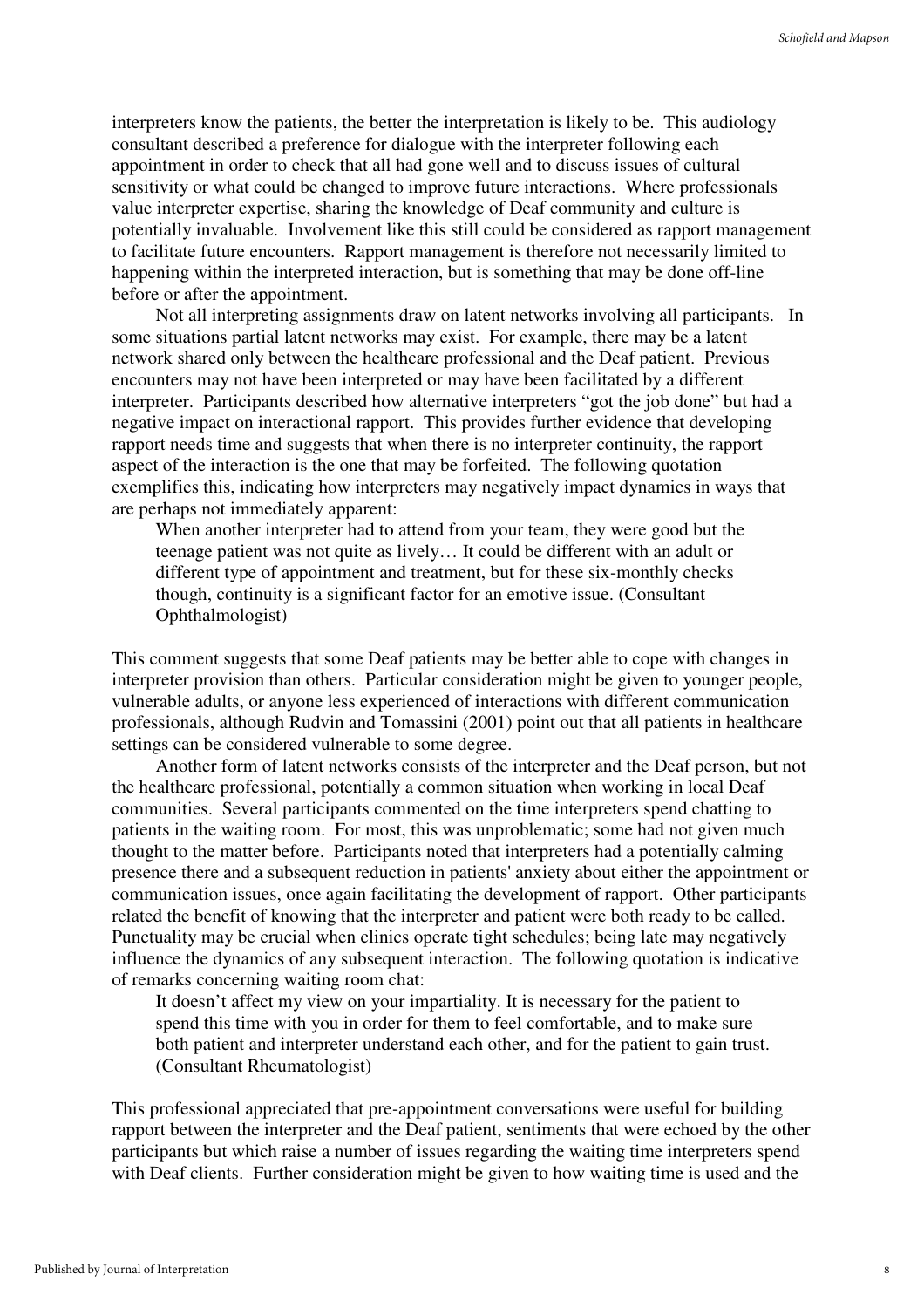type of conversations that are appropriate to hold. Wider issues to consider relate to the practice of interpreters meeting with Deaf clients beforehand, rather than with the clinicians, when it is the healthcare team who has commissioned the interpreter's service. In fact, one professional, while appreciating the usefulness of this waiting room chat, expressed a desire for interpreters to share that information with them beforehand so they could adapt their approach accordingly. In the UK, this practice is more common in mental health settings but atypical in other healthcare appointments, despite potential benefits to the practitioner.

The interpreter's relationship with the Deaf patient in the waiting room was not the only issue that attracted attention. For example, audiologists often work in pairs. Sometimes this is because a senior audiologist is supporting a junior colleague, or it may be due to the complexity of the case. The audiologist teams frequently spend time away from the patient, at the computer or other equipment, analyzing test results and formulating prescriptions, and while this is going on, there may be exchanges happening between the patient and interpreter.

"While professionals are busy elsewhere in the room it is useful to have your summary of 'chat' between interpreter and Deaf patient for non-relevant exchanges. For clinically relevant material I'd like to know the details." (Consultant Clinical Scientist – Audiology)

If a Deaf patient had talked about "the game/match" over the weekend, the interpreter could easily relay "we were just talking about the football," facilitating the development of rapport between clinician and patient who may continue that conversation between themselves. However, when a Deaf patient divulges things under these circumstances, it is not always clear if the information is solely for the interpreter, or to be shared. Complications may occur when the expectations of Deaf and non-Deaf clients differ.

On some occasions there may be a latent network involving the clinician and interpreter, but not the Deaf patient. Similarly to a fully shared network this can bring benefits to understanding of the type of interaction that may occur and the working practices of the individual healthcare professional.

 "Working with an interpreter you know means you have got over the awkwardness of that initial meeting and have established ways of working together, like finding positioning that works for everyone." (Dentist)

Work with dentists provides an excellent example of these benefits. The issue of anxiety at the dentist is one that many people can understand. The data here indicate the importance of the interpreter's recognition about how personal views and experiences may unconsciously come to the fore and influence interactional dynamics. This particular dentist went on to describe how familiarity with the interpreter enabled her to be confident that no additional anxiety was being passed on to the patient, exemplifying the provider/interpreter trust outlined by Hsieh et al. (2010). When interpreters are new to a clinician, a lack of trust could perhaps be anticipated, and this point was exemplified by one audiologist who commented about using more "checking strategies" when the interpreter was someone new to them. This conscious strategy by the practitioner would be unknown to the interpreter, but could impact the dynamics of the interaction, and the strategy indicates how participant relationships and message content are inextricably linked (Spencer-Oatey, 2008). In these circumstances the interpreter could explore ways of working so that actions and choices facilitate the development of trust for future encounters. In a similar way the following comment picks up on how the perceptions of newly qualified healthcare professionals might differ from those with more experience, again highlighting how interactional dynamics may be affected in ways the interpreter may not appreciate: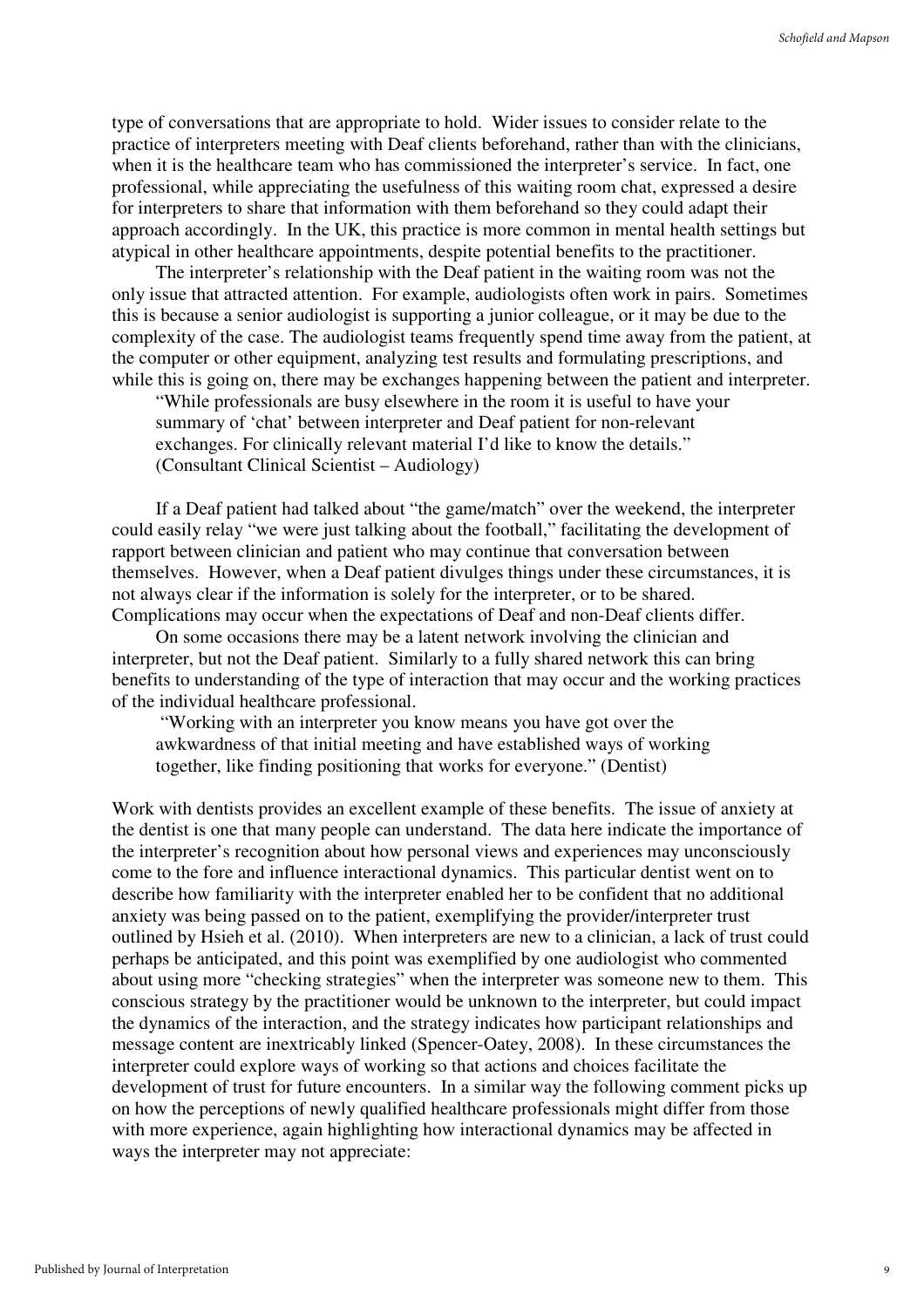"When I was more new to my work I was less confident in appointments. If the interpreter was not interpreting as I spoke I wondered if I was saying something stupid, it wasn't a big thing. It's not like that now and I don't consciously change my behavior because there is an interpreter but the appointment does change. When things go wrong, having an extra person there intensifies things, there's a heightened sense of being seen to have difficulties. (Audiologist)

Data also suggest that familiarity with the interpreter helped reduce the feeling of intrusion that might be experienced when working with an interpreter and helped the clinician focus on the task at hand rather than being distracted by the communication professional.

It helps to have the same person; we know why things are being done that way, familiarity with us and the content/processes means it doesn't feel like an intrusion. Your focus is on the patient, clinician and the appointment. There are other interpreters who are distracted by the surroundings and seem interested for their own sakes in what we are doing; we then have to explain ourselves to them. (Consultant Clinical Scientist - Audiology)

The "other interpreters" referred to by this clinician are typically those working with spoken languages. This highlights the fact that interpreter is not there for personal benefit; the appointment is between the clinician and the patient. However, being unobtrusive does not equate to invisibility and does not imply that the interpreter is not present or involved in the appointment.

The data suggest that latent networks involving the interpreter may not only be useful to the interpreter, but they may benefit the healthcare practitioner. Where an interpreter is involved in a partial network, this may also facilitate understanding of the dynamics and goals of the interaction. In situations where the interpreter has no prior involvement, the data suggest value in adopting a flexible approach, opening dialogue with the practitioner, and developing sensitivity to other existing networks.

#### **Emergent Networks**

Watts (2003) discusses how the balanced latent networks created in previous interactions are not necessarily replicated in new encounters. Whether or not interpreters are part of a shared latent network, there are other immediate issues that need to be attended to regarding interactional dynamics. The four dynamic, contextual factors relevant for rapport management described by Spencer-Oatey (2008) are relevant here. These include the type of activity, the message content, participant relationships, and interactional roles. These components emphasize the inseparable relationship between language and context. In an interpreter-mediated event, one of the manifestations of the interplay of these components is the interpreter's use of first and third person.

**Use of first and third person.** Interpreters have many decisions to make whilst working and one is over whether to use first or third person, both for the participants and for the interpreter, if they make a direct contribution such as a clarification (Wadensjö, 1998). Interpreters might perceive switches between the two modes as potentially problematic. Data from this study allow the exploration of how this may be perceived by hearing clients.

Now you mention it, yes, there is use of both first and third person, from BSL to English, but there's no lack of clarity and actually I would expect the switching to occur and it's always obvious what's going on and what the patient is saying firsthand. (Consultant Ophthalmologist)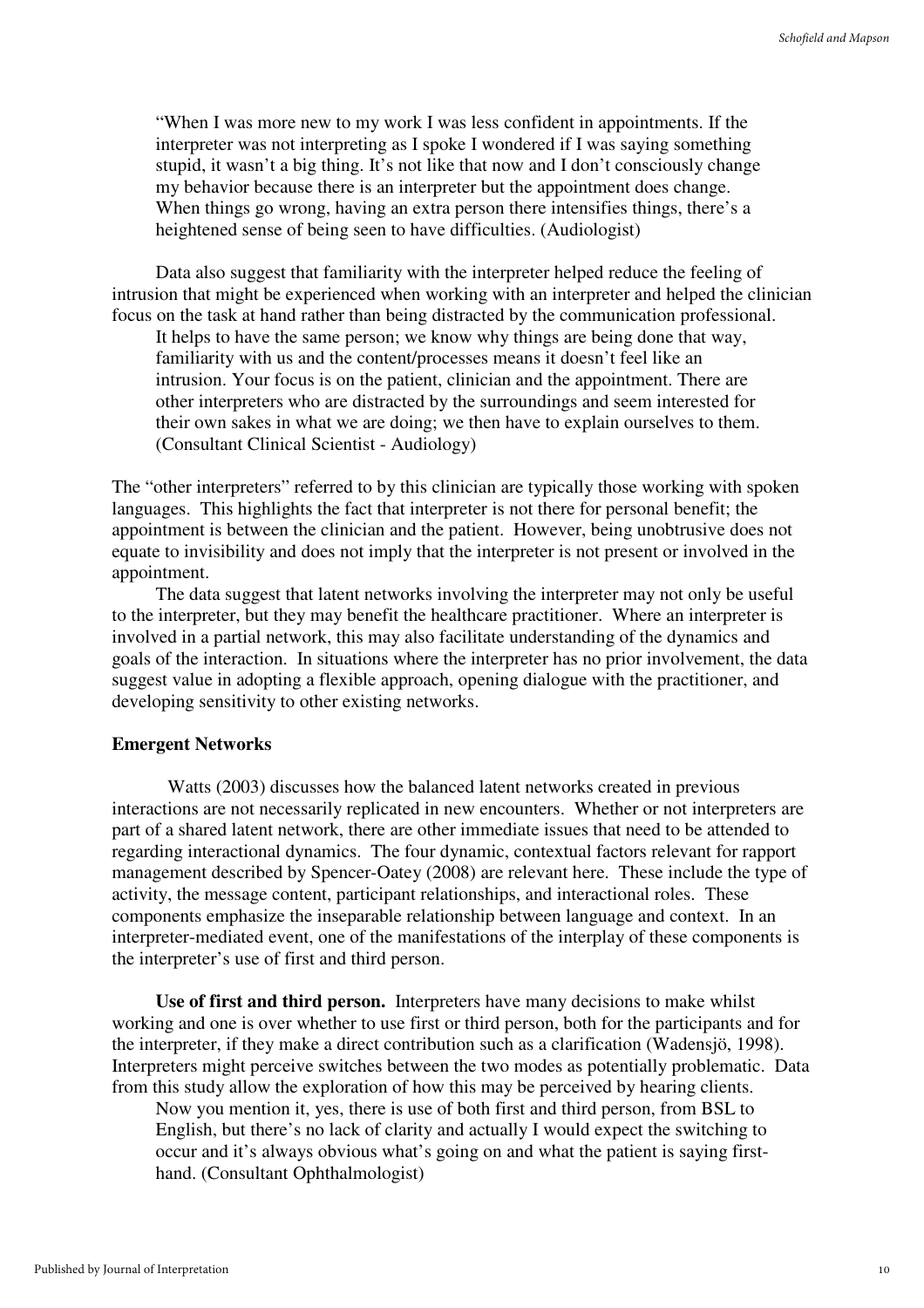Other participants echoed this view. One participant astutely observed that perhaps use of first person was an indication that the interpreter had more confidence in understanding the Deaf patient. Interpreters may consciously use both first and third person in BSL-English interpretations. One reason for switching to third person is to seek clarification or deal with a self-repair such as, "I made a mistake there, sorry. What John said was ...", which would indeed indicate an earlier problem with comprehension. However, participants described switches, such as this helping the flow of conversation, and of sounding more natural than a fixed first-person interpretation. Rudvin and Tomassini (2011) comment on the use of first and third person specifically in relation to medical interpreting work, advising that a shift to third person may be helpful in "highly emotive contexts" (p.53), where greater communicative clarity may be achieved through paraphrasing essential information. Certain healthcare practitioners may encounter emotive situations on a regular basis and will be highly experienced at dealing with them. The data in the present study indicate that clinicians draw on body language and visual cues to help make sense of the incoming message and are therefore not reliant solely on the spoken interpretation. This exemplifies how rapport is managed through a combination of contextual, verbal, and non-verbal means.

**Coordination of communication.** The interpreter's coordinator role when working in liaison settings has been described as a central element of interpreting work (Sandrelli, 2001; Wadensjö, 1993). The data in this study illustrate practitioner perceptions about the ways in which interpreters conduct this facet of their work; in situations involving a high level of collaboration and question/answer style exchanges, one may anticipate active coordination throughout.

This discussion has already touched on situations where conversations take place between clinicians or between interpreter and patient, and these clearly form part of interpreters' decision-making over when, and when not, to interpret information. Some clinicians expressed personal preferences for what conversations should be interpreted, such as conversations between Deaf parents of a child patient. While some practitioners expressed a desire for every comment to be interpreted, others equated this with the private exchanges that hearing parents might have, and therefore expected no interpretation to be given. The same can occur in reverse with inter-clinician chat that is not intended for sharing. The wide range of views expressed about this suggests that it would be advisable for interpreters to double-check these requirements with the clinician, particularly where there is no latent network and expectations have not been established.

The coordination activity of the interpreter (Sandrelli, 2001) is possibly easiest for healthcare professionals to perceive when it becomes problematic. One audiologist commented that in some interactions with spoken language interpreters, she felt he had to interrupt a private conversation, because of the excessive dialogue between the patient and interpreter. Sometimes, the need to have a dialogue with the Deaf patient is a necessity, such as clarification. The data indicate the importance of transparency in these situations. Interpreters can achieve this through being honest when information is missed, or not understood, or if there is cultural bridging that needs to be made. Failure to do this may be unsatisfactory from the clinician's perspective, and perhaps suggests that the interpreter is exercising too much power over the interaction (Watts, 2003). Use of overt physical power by an interpreter also emerged from the data:

 There was one appointment where the BSL interpreter pushed me to the side; the appointment was completely skewed and reorganized by the interpreter and I was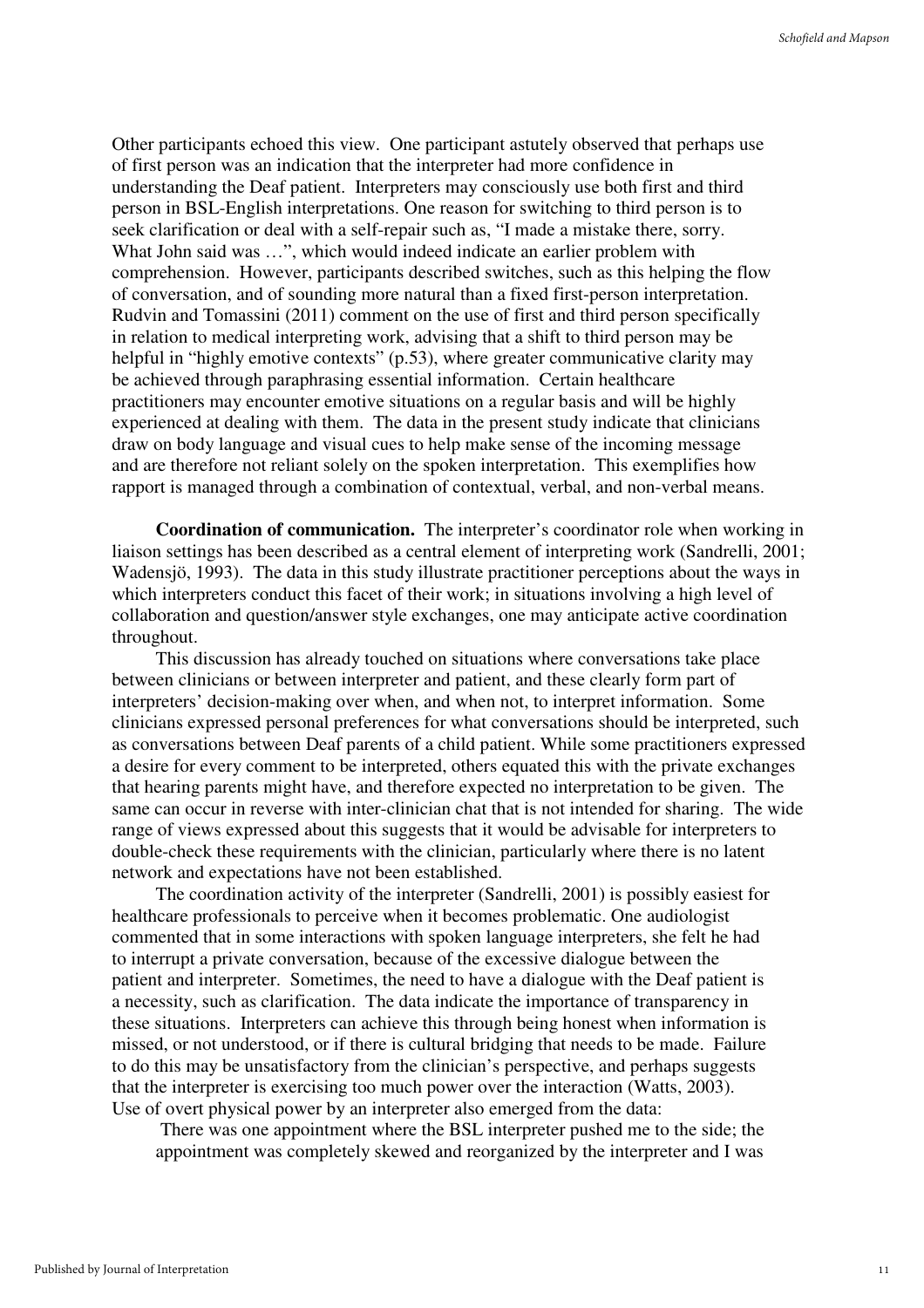physically pushed out from where I sat. The fluidity had gone and it was operating on the interpreters' terms. (Consultant Clinical Scientist – Audiology)

Though the interpreter referred to by this participant was not identified, the clinician emphasized that the interpreter was not a member of the agency staff. While this situation might be extreme, it exemplifies how interpreters can exercise an inappropriate degree of power and possibly a neglectful rapport orientation (Spencer-Oatey, 2008). When this happens, the interactional dynamics will be negatively affected for everyone. Interpreter power can be expressed through language use and actions, and though shifting the seating arrangements might seem an innocuous action, it can have unseen impact on the other participants.

For interpreters, effective rapport management involves constantly monitoring the interlocutors to help compensate for the difficulty participants may have in evaluating each other directly. The data suggest this may become more complex when either or both the participants has some ability to use the language of the other.

It is rather difficult when the patient is able to communicate both orally and by using BSL and switches between these in the appointment. Usually, it is because they are able to lip-read the clinician; however they can miss a vital part of the conversation. It would be useful to explain to the user how it is best to get the most from the BSL interpreting service before the appointment. (Audiologist)

The data indicate that clinicians value a flexible approach, as Deaf patients might value the positive attitude of the clinician communicating directly with them. In situations like this, it may be necessary for the interpreter to monitor the communication that is happening, checking that the direct communication is effective; interpretation may not be required. Interpreters may utilize their knowledge of signed language, English and of Deaf people and their culture to identify misunderstandings and intervene when appropriate.

**Modes of interpreting.** Though signed language interpreters primarily interpret simultaneously (Grbić & Pöllabauer, 2006), healthcare settings are one of the domains in which a "blend of consecutive and simultaneous interpreting" can be adopted (Russell, 2005, p.140). These settings lend themselves to a mixture of interpreting modes due to the brief turn-taking that characterizes these encounters. Comments regarding the use of both interpreting modes emerged from the data.

A number of participants compared working with signed language and spoken language interpreters. The data indicate that clinicians have a preference for the simultaneous modality that is more easily afforded to signed language interpreters and the benefit this can have on interactional dynamics.

You have the advantage of working simultaneously, compared to spoken language interpreters. There is a better flow to the appointment, the conversation is contemporaneous with the patient getting the right stuff at the right time, I get their feedback at the points of expected responses; the physical feedback, nods to show they are understanding and listening. I'm never sure with spoken language interpreters working consecutively how much paraphrasing and editing has been done. (Consultant Ophthalmologist)

This comment may indicate a false sense of security. Clinicians perhaps find it harder to perceive, or evaluate, how much paraphrasing signed language interpreters are doing. As clinicians expressed a preference towards simultaneous interpreting, this raises the issue of how an interpreter may be perceived when consciously deciding to work consecutively,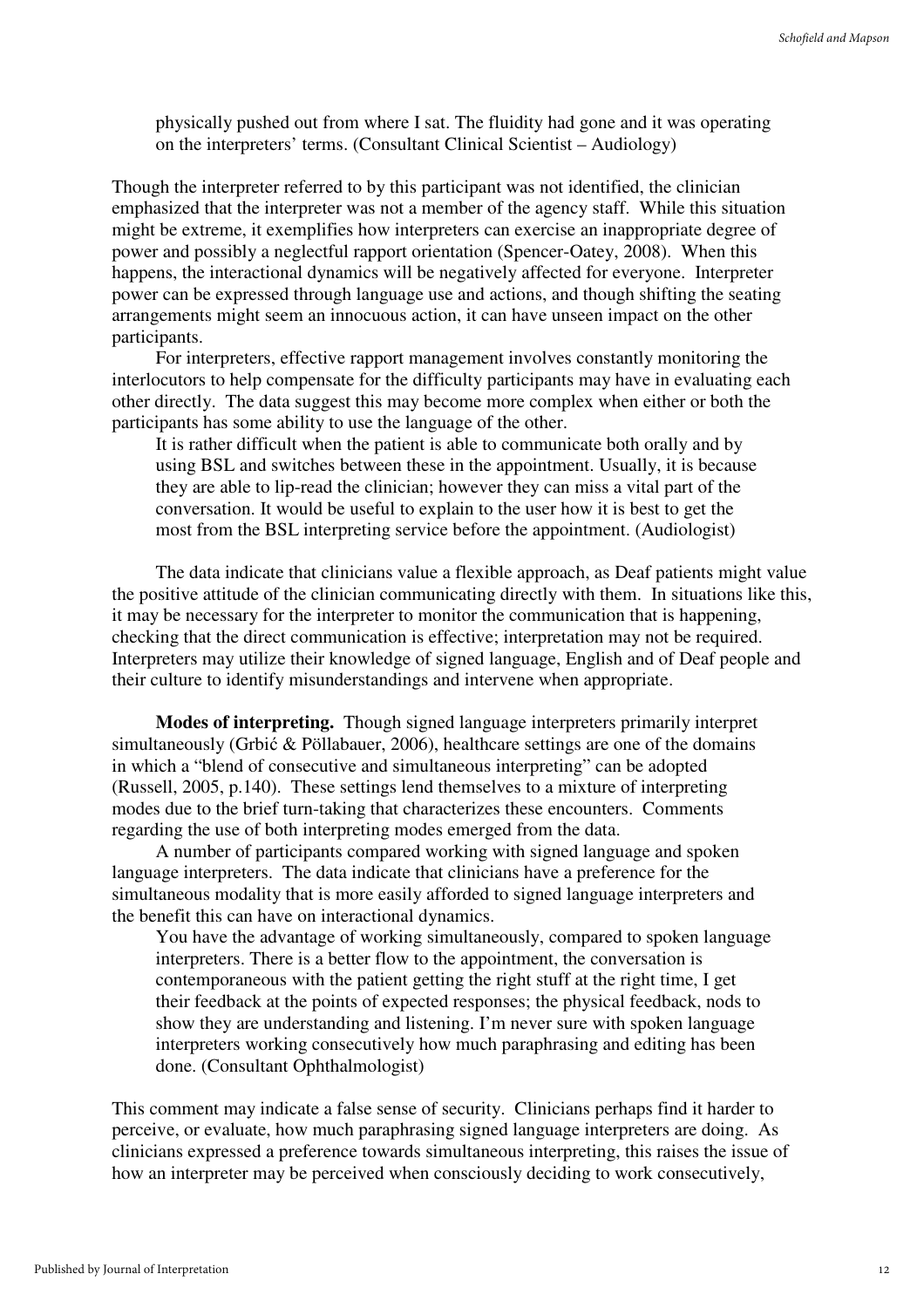particularly as other studies have highlighted practitioners' concerns over the effect on interactional dynamics created by interpreting in this mode (Pöchhacker, 2000). This may be due to the relationship between interpreting modes and the exercise of power in emergent networks (Watts, 2003). The interview data suggest that clinicians may retain more power when interpreters work in simultaneous mode.

I feel there are no control issues in BSL-interpreted appointments. With spoken language interpreted appointments I often feel that the interpretation is not perhaps 100% accurate, I am not convinced or trusting that what I said is accurately conveyed. The reason I don't feel this way about BSL interpreters is more because of the use of simultaneous interpreting methods, as opposed to anything else. (Consultant Rheumatologist)

Not all participants share the predominant preference for interpretation in simultaneous mode. Interpreters need flexibility to adapt to the preferences of individual clients. The subjectivity highlighted by Watts (2003) was another theme that emerged from the data. It's easier when it isn't simultaneous, otherwise it's like a *feedback loop*, seeing the interpreter render what I've just said, so sitting slightly behind me might be less of a distraction. It's like hearing your voice in headphones with a short delay, it really throws me. In reverse though, I prefer simultaneous BSL to English as it feels more *live* and I can match non-verbal cues and signals with what I am hearing. (Consultant Clinical Scientist - Audiology)

The particular requirements expressed by this clinician were previously unknown to the interpreting team. Working practice with this clinician could be adapted so that an explanation could be given to the patient during introductions, agreeing upon seating to everyone's satisfaction. These arrangements could be reviewed at the end of the appointment with the interpreter either included in that discussion or consulted separately.

**Physical positioning.** In comparison with spoken language interpreters, physical factors relating to positioning and lighting are greater considerations for signed language interpreters (Grbić & Pöllabauer, 2006). Rudvin and Tomassini (2011) highlight the importance of seating arrangements for interpreting in healthcare settings, while Wadensjö (2001) describes how positioning and eye gaze can affect interactional dynamics in spoken interpreted situations. These issues become more crucial when a signed modality is involved, and consideration of physical positioning and movement during interpreted interactions was raised by a number of participants.

 "We move around in sessions and do exercises; I change my mind about what we're going to do too. Collaborating with the BSL interpreter and taking guidance on positioning and communication is important." (Physiotherapist)

This physiotherapist went on to describe an ideal scenario in which problems with communication could be rectified as the appointment progresses with the clinician and interpreter working collaboratively, for example, to ensure that questions are re-phrased suitably. Remarks like this exemplify how the elements to building and establishing rapport involve not only the content and structure of the language used, but also non-verbal issues, which in some situations, may include positioning and movement within the room.

Another participant expressed personal preference related to interpreter positioning, highlighting how individual subjectivity (Watts, 2003) is evident in discussions on this issue. The data suggest that participants are aware of positioning and its effects on the interaction.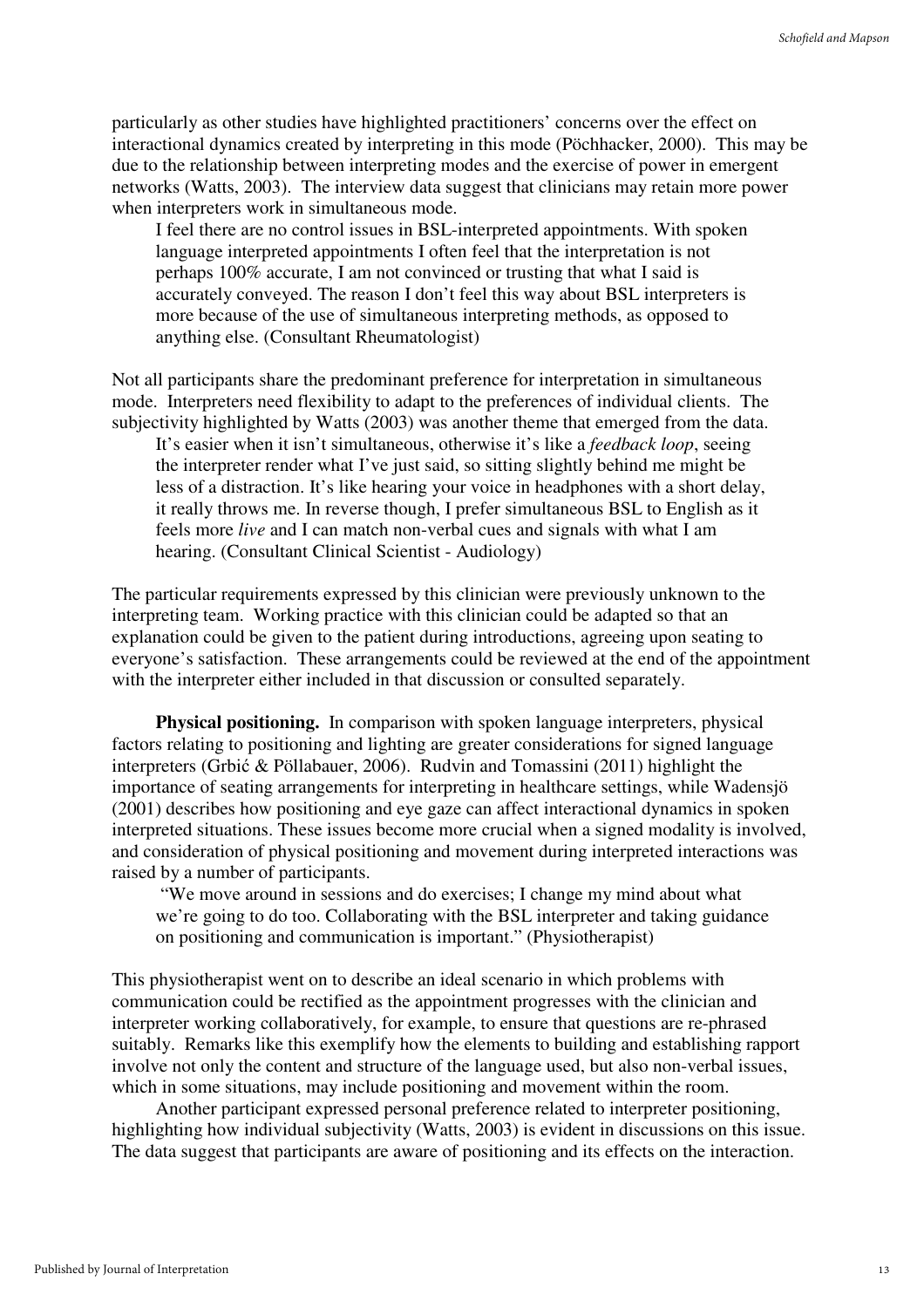Positioning is the only thing that could alter the relationship between me and my patient. I prefer the interpreter to sit to my side but slightly behind so that I can't see them. This allows me to concentrate on speaking directly to the Deaf patient, without the temptation to turn and look at the interpreter. (Consultant Rheumatologist)

This clinician wants to behave normally and talk directly to the patient in order to facilitate the establishment of rapport. Deaf people may also prefer this behavior, although they will need to look at the interpreter, too. The clinician manages the "temptation" to look at the interpreter by controlling positioning. In this situation, it is the clinician, rather than the interpreter, exercising power.

The data generated in this study provide useful evidence both to support and challenge our working practices as interpreters. As such, these data contribute towards an empirical base to inform decision-making on use of interpreting strategies and the effect these strategies may have on interactional dynamics.

#### **Conclusion**

Pöchhacker (2000) recommends that any discussion of interpreting quality needs to take into account the perspectives of all those involved. This research report helps redress the imbalance of attention in healthcare interpreting, which has historically concentrated predominantly on Deaf clients and interpreters themselves, by examining the views of healthcare practitioners. The exploration of the perceptions of healthcare professionals identifies some fundamental issues relating to the use of specific interpreting strategies. It also highlights how successful interpreted interactions require more than attention to effective language-transfer alone. The data indicate the potential benefit of active involvement by the interpreter, in collaboration with the healthcare practitioner, before, during, and after appointments. This suggests that, like interpreters, clinicians are shifting away from the notion of the interpreter as an invisible conduit (Roy, 1993).

Both the questionnaire and interview data indicate that healthcare professionals prefer continuity of interpreter provision, a view that may be important to convey to service commissioners and providers. While not all agencies provide or prioritize interpreter continuity, these data suggest that this should be more of a consideration if interpreting provision is to meet with the practices preferred by the clinicians. Additionally the data illustrate how involvement in latent networks can facilitate interpretation in numerous ways, not only through enhancing knowledge of the terminology used, but positively impacting on interactional dynamics by potentially reducing interpreter intrusiveness and developing trust between all participants. The effective collaboration between interpreter and clinician afforded by a shared latent network may result in improved quality of care and patient outcomes.

The process of conducting this research was a positive one, opening dialogue between interpreters and healthcare practitioners that allowed the chance for interpreters to explain previous actions, facilitated an openness to make changes in the future, and further developed interpreter/client relationships. The positive experience of those involved suggests that such an exercise could be considered a useful tool both to enhance service provision and for interpreter development. Through sharing these findings with a wider audience, it is hoped that these insights into the perceptions of the medical profession can be transferred from a localized benefit to informing the profession more generally.